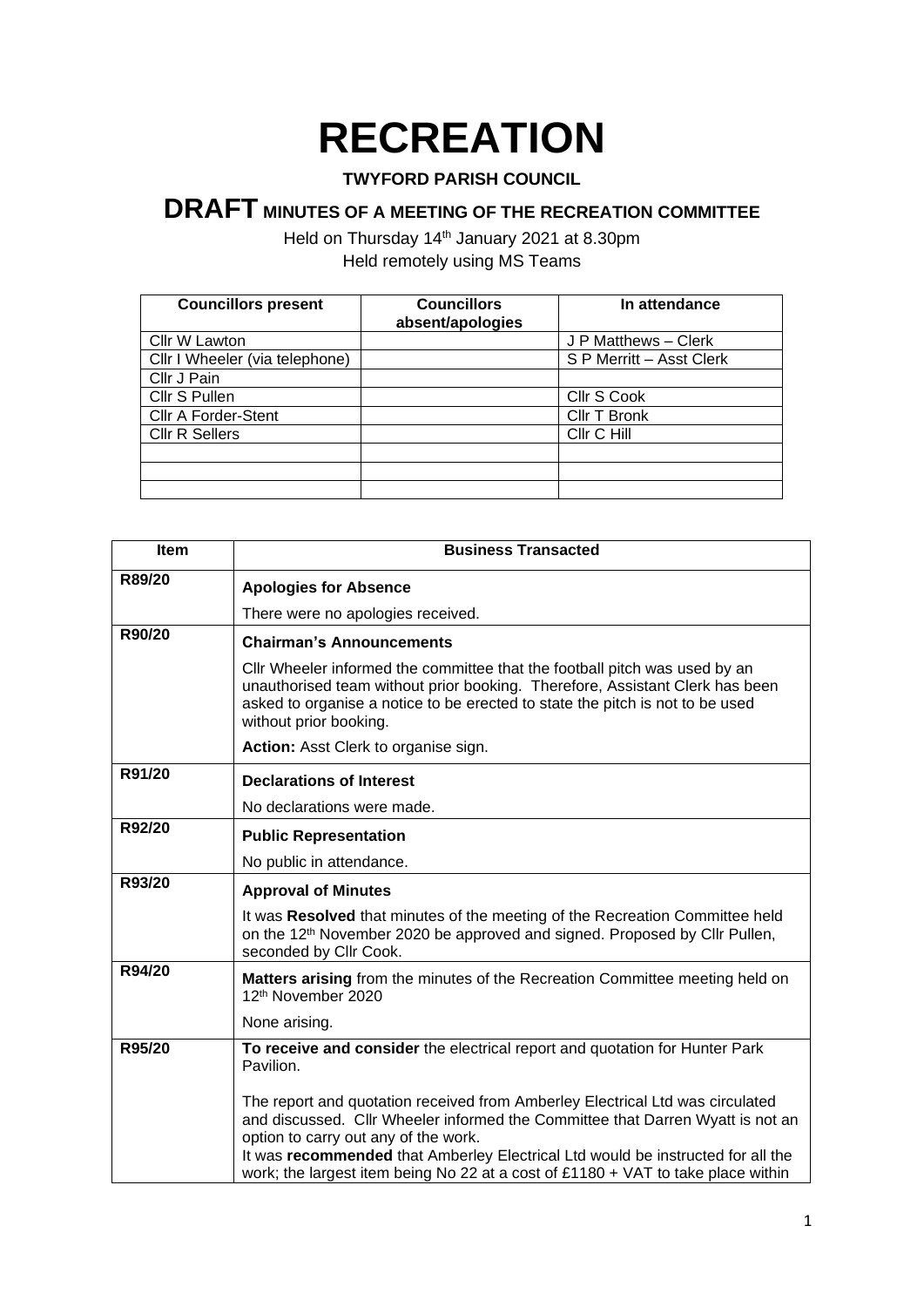|        | the current financial year's budget as part of the Pavilion refurbishment. It was                                                                                         |  |  |
|--------|---------------------------------------------------------------------------------------------------------------------------------------------------------------------------|--|--|
|        | resolved to complete the remaining items in the 2021/22 budget under the                                                                                                  |  |  |
|        | maintenance cost code.                                                                                                                                                    |  |  |
|        |                                                                                                                                                                           |  |  |
|        | Proposed by Cllr Wheeler, seconded by Cllr Cook.                                                                                                                          |  |  |
|        | The frequency of the electrical assessments was also discussed.                                                                                                           |  |  |
|        | Action: Clerk to check legislation for frequency of electrical checks at The<br>Pavilion.                                                                                 |  |  |
|        | Action: Asst Clerk to liaise with Amberley Electrical Ltd for works to commence.                                                                                          |  |  |
| R96/20 | To receive an update on Northfields play area improvements:                                                                                                               |  |  |
|        | To consider quotations received on replacement of wooden post fencing.                                                                                                    |  |  |
|        | Three quotes ranging from £745 to £6,577 were provided for the supply                                                                                                     |  |  |
|        | and fit of wooden post fencing. Cllr Wheeler explained that the                                                                                                           |  |  |
|        | contractor who was previously scheduled to carry out the work could no                                                                                                    |  |  |
|        | longer be used. The Clerk clarified that the work had previously been                                                                                                     |  |  |
|        | approved under the emergency provision, therefore it is just a change of                                                                                                  |  |  |
|        | supplier for work previously agreed. The quote from Redlynch was the<br>same cost as the previous contractor and CIIr Wheeler therefore that                              |  |  |
|        | they would be instructed to do the work alongside the surfacing work                                                                                                      |  |  |
|        | under the basket swing; this was agreed. Cllr Cook advised that                                                                                                           |  |  |
|        | Redlynch would be able to do the work mid to late February.                                                                                                               |  |  |
|        |                                                                                                                                                                           |  |  |
|        | Action: Asst Clerk is to inform Redlynch that their quote was successful and the                                                                                          |  |  |
|        | work can be scheduled in.                                                                                                                                                 |  |  |
|        | To consider proposals for pathway improvement through copse.                                                                                                              |  |  |
|        | Cllr Pullen advised the Committee that the pathway through the copse                                                                                                      |  |  |
|        | would be a volunteer project to build steps to reduce the gradient. It was                                                                                                |  |  |
|        | suggested that the wood from the tree works would be cut into suitable                                                                                                    |  |  |
|        | lengths and utilised to build the path. The Clerk suggested a gate may                                                                                                    |  |  |
|        | be required at the bottom due to close proximity to the road.                                                                                                             |  |  |
|        | Gates were discussed both for both Coles Close and Shipley Road                                                                                                           |  |  |
|        | entrances to the park to stop children from running out. It was suggested                                                                                                 |  |  |
|        | that a timber gate be put at the Shipley Road entrance and a metal gate                                                                                                   |  |  |
|        | be put at the Coles Close entrance. Quotes were received from three                                                                                                       |  |  |
|        | companies who proposed different types of gates. The Clerk advised                                                                                                        |  |  |
|        | there was no budget for this work within the current financial year,<br>however the Committee still wished for this work to take place is this                            |  |  |
|        | financial year. It was recommended to Full Council that the work be                                                                                                       |  |  |
|        | awarded to Redlynch at a cost of £775 for the self closing timber gate                                                                                                    |  |  |
|        | and £1,345 for the steel hydraulic self closing gate.                                                                                                                     |  |  |
|        | It was also noted that the Shipley Road entrance is missing fence rails;                                                                                                  |  |  |
|        | this work was added to the maintenance list.                                                                                                                              |  |  |
|        |                                                                                                                                                                           |  |  |
|        | Action: Asst Clerk to arrange for Caretaker to repair fence rails at Shipley Road                                                                                         |  |  |
| R97/20 | entrance.<br>To receive an update on progress made at Hunter Park play area.                                                                                              |  |  |
|        |                                                                                                                                                                           |  |  |
|        | A number of quotes were presented to understand budgetary planning. Cllr                                                                                                  |  |  |
|        | Pullen prepared a list of potential tasks (Appendix 1 and 2) and was discussed.                                                                                           |  |  |
|        |                                                                                                                                                                           |  |  |
|        | It was resolved that a working party is created consisting of CIIr Pullen, CIIr Cook,<br>Cllr Bronk and Assistant Clerk, to go through project work and to take proposals |  |  |